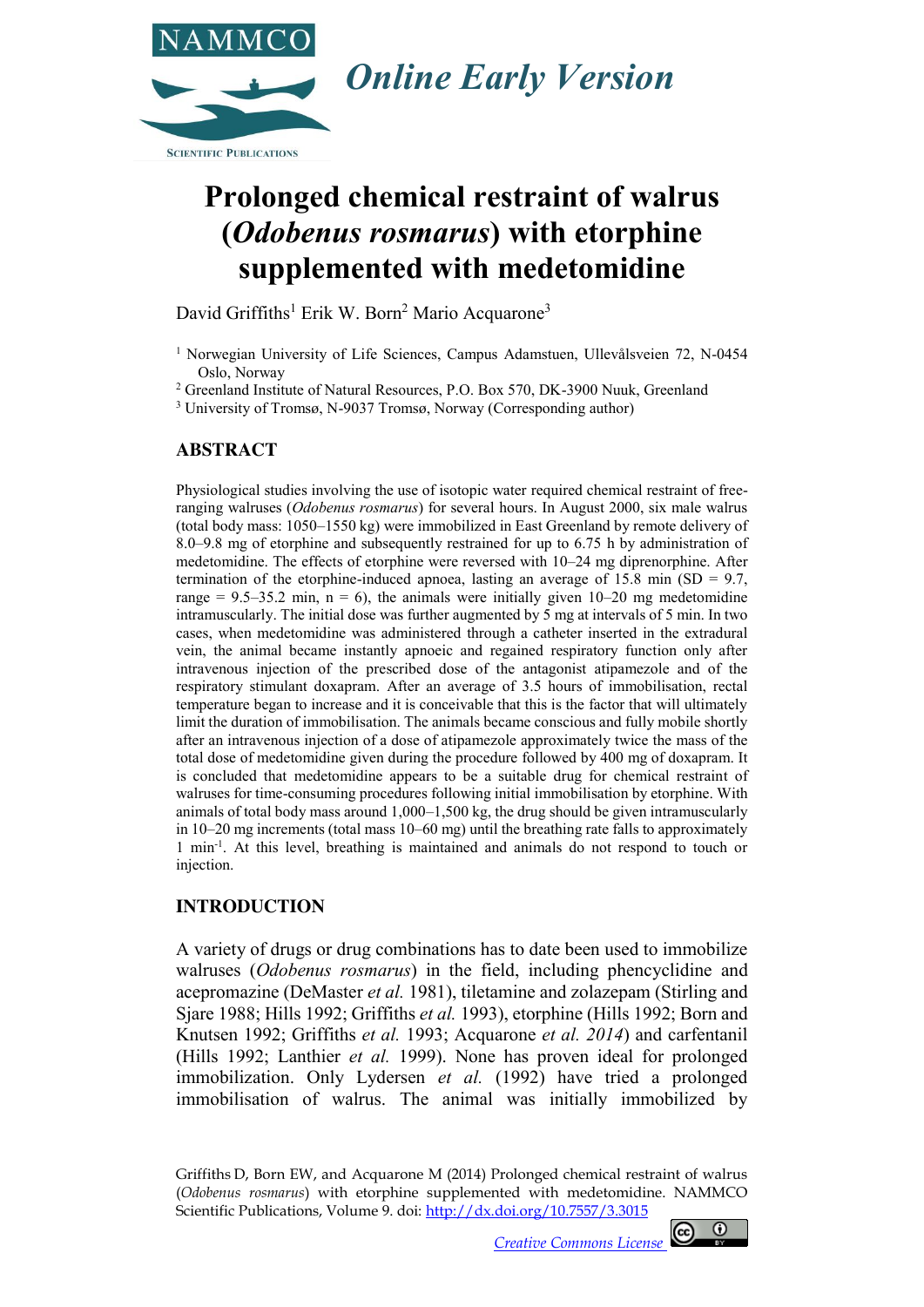intramuscular (i.m.) administration of 5 mg (5.2  $\mu$ g · kg<sup>-1</sup>) etorphine. The effect of the etorphine was reversed, as prescribed, by its antagonist diprenorphine. To keep control over the animal, a combined dose of 80 mg medetomidine and 1000 mg ketamine was then administered, before complete recovery, and provided restraint for further 5 h. (Lydersen *et al.* 1992). An investigation of body water dynamics and energy expenditure in walruses in Greenland using isotope-labelled water (Acquarone *et al.* 2006; Acquarone and Born 2007) created the need to regularly immobilize and restrain the subjects for longer than typical to allow the injected isotopes to mix with the body water pool.

#### **MATERIALS AND METHODS**

The fieldwork was conducted at a haulout at Lille Snenæs (Dove Bay, Greenland; 76°52.7´N, 19 37.9´W) during August 2000. The site is a small sandy tombolo with an axis of about 50 m joining a low rocky outcrop to the coast. Sea access is on both sides and walruses typically haul out on the southeastern side in groups of up to 16 adult and subadult males. Females or young were not detected during this study. Weather conditions were fine during the immobilizations: dry weather,  $+3$  to  $+7^{\circ}$ C; wind force 1 to 4 m sec<sup>-1</sup>; sunny or overcast.

Six adult male walruses were used in this study. Total body mass (TBM) was measured for one animal (Walrus 2) or estimated from measurements of standard body length and axillary girth using the equations in Born *et al.* (2003) and ranged from 1,050 to 1,550 kg. All were immobilized by remote administration of a dart containing 8.0–9.8 mg etorphine ("M99", 9.8mg · ml-<sup>1</sup>, Vericore Ltd., Dundee, Scotland) as described in Griffiths *et al.* (1993) and Acquarone *et al.* (2014). Etorphine was antagonized by hand delivered i.m. injections of  $6-15$  mg of diprenorphine ("M5050",  $12mg - ml^{-1}$ , Vericore Ltd., Dundee, Scotland) in the posterior dorsal region. Three of the animals were immobilized for the first time (animals 1-3: Table 1); one had been immobilized previously twice in 1989 and once in 1990 (animal 4: Table 1), and the last two (animals 5, 6: Table 1) had been immobilized previously three times and twice respectively during the same month.

The etorphine/diprenorphine protocol used for immobilisation of all walruses is described in detail in Acquarone *et al.* (2014, this volume). In this report we only present information on a sub-set of six walruses that were treated with medetomidine after they had received etorphine and diprenorphine. In brief, the animals did not receive any premedication and were chosen for their calm behaviour and placement favourable to darting. Onset of tremors a few minutes after darting with etorphine indicated the end of the induction phase, the time for delivery of diprenorphine and the possibility to approach. All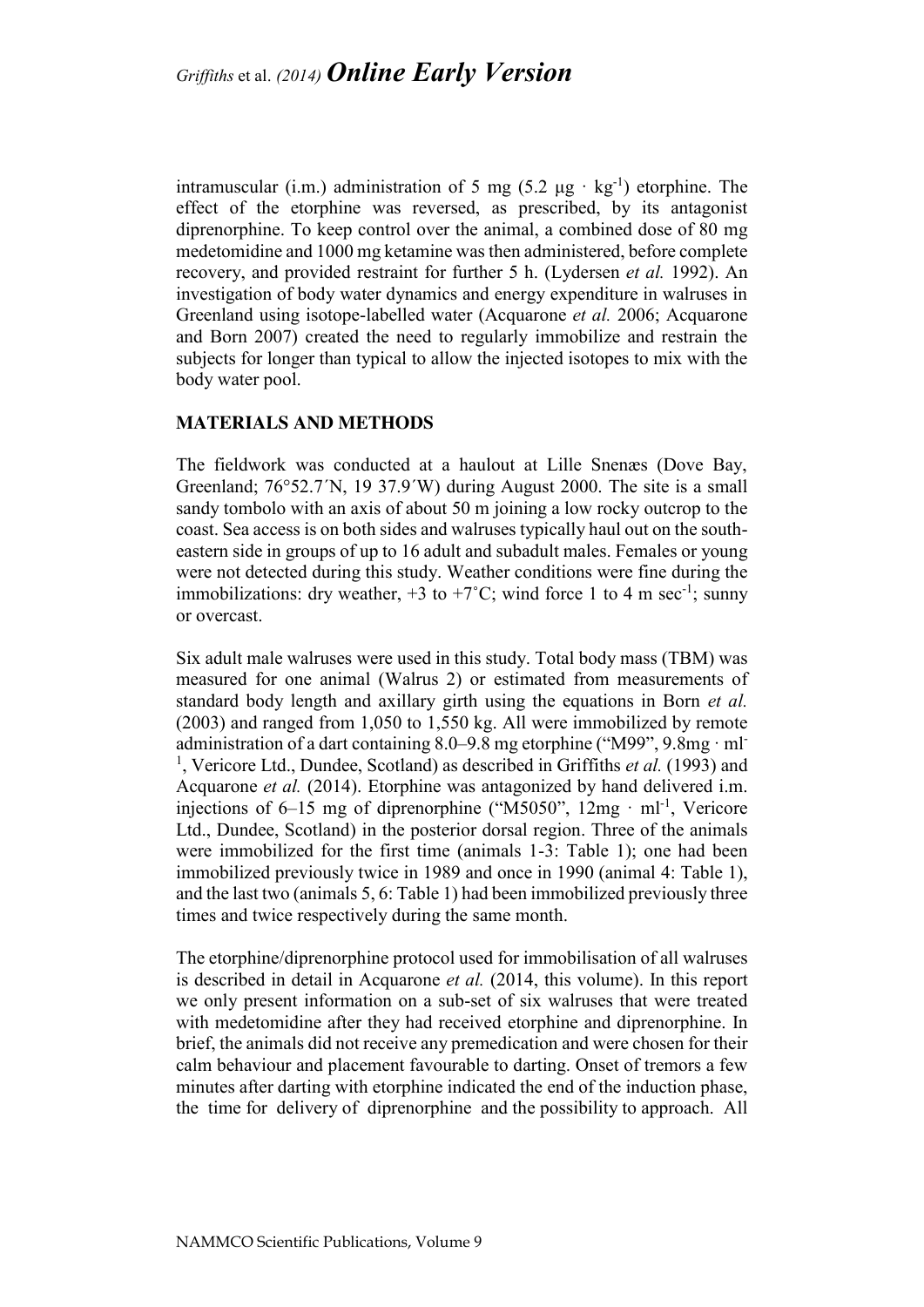**Table 1**. Data on the use of etorphine/diprenorphine for the immobilisation of six walruses that were further kept restrained by use of medetomidine/atipamezole directly after regaining full respiratory function.

| Animal Day     |       | ID     | TBM*  | Etorphine | Apnoea  |           | Diprenorphine                          |          |       |
|----------------|-------|--------|-------|-----------|---------|-----------|----------------------------------------|----------|-------|
| no.            | (Aug) | Code   | (kg)  | Amount    | Start** |           | Duratio   1st inj.**   Amount   Amount |          |       |
|                | 2000) |        |       | (mg)      |         | $n$ (min) |                                        | 1st inj. | total |
|                |       |        |       |           |         |           |                                        | (mg)     | (mg)  |
|                |       | 2000-3 | 1,050 | 9.8       | 2.0     | 9.5       | 4.7                                    | 14.4     | 17.4  |
| l2             |       | 2000-6 | 1,090 | 9.8       | 1.9     | 10.3      | 5.3                                    | 12.0     | 12.0  |
| $\overline{3}$ | 15    | 2000-8 | 1,300 | 9.8       | 3.5     | 11.8      | 8.5                                    | 10.0     | 10.0  |
| 4              | 18    | 1989-3 | 1,550 | 9.8       | 3.8     | 35.2      | 8.3                                    | 12.0     | 12.0  |
| 5              | 19    | 2000-4 | 1,280 | 8.0       | 3.7     | 14.7      | 7.6                                    | 12.0     | 24.0  |
| 6              | 22    | 2000-2 | 1,250 | 8.0       | 4.6     | 13.5      | 7.3                                    | 12.0     | 12.0  |

 $(*)$  = Total Body Mass

 $(**)$  = Minutes from darting with etorphine

animals showed a variable apnoeic period starting at the end of the induction phase during which they were intubated to facilitate the resumption of breathing. Breathing in the period following the first administration of diprenorphine was forced: deeper and considerably faster than preimmobilisation.

Some 30–40 min after the resumption of breathing, when the respiratory rate had fallen to around 8 min<sup>-1</sup> and was not longer forced, six walruses started to emerge from immobilisation, as seen by beginning to open their eyes and move their head, which rendered venous access impossible. At this point they were given an intramuscular injection of 10–20 mg medetomidine ("Domitor Forte",  $10mg \cdot ml^{-1}$ , Orion Pharma, Turku, Finland) (in the first animal only, a mixture of medetomidine and ketamine) every 5 min until they again were sufficiently sedated to allow the placement of a catheter (Becton-Dickinson Secalon-T, 2.0mm x 160mm, Medisinsk Utstyr AS, Oslo, Norway) into the extradural intravertebral sinus for blood sampling. In two cases, medetomidine was also given intravenously (i.v.). A 25 cm-long luer-lock extension set (Becton-Dickinson Connecta, Medisinsk Utstyr AS, Oslo, Norway) was attached to the indwelling catheter to facilitate blood sampling with minimum disturbance to the animal. The catheter and extension were flushed with heparinized saline following each blood sampling. For two walruses plasma was collected and sent to Orion Pharma, Turku, Finland, for medetomidine level determination. Body temperature was measured using an electronic thermometer (DM852, Ellab, Copenhagen, Denmark) with a probe inserted approximately 20 cm in the rectum. Heart rate was monitored with an electronic pulse meter (Exersentry, Respironics Instruments, Inc.,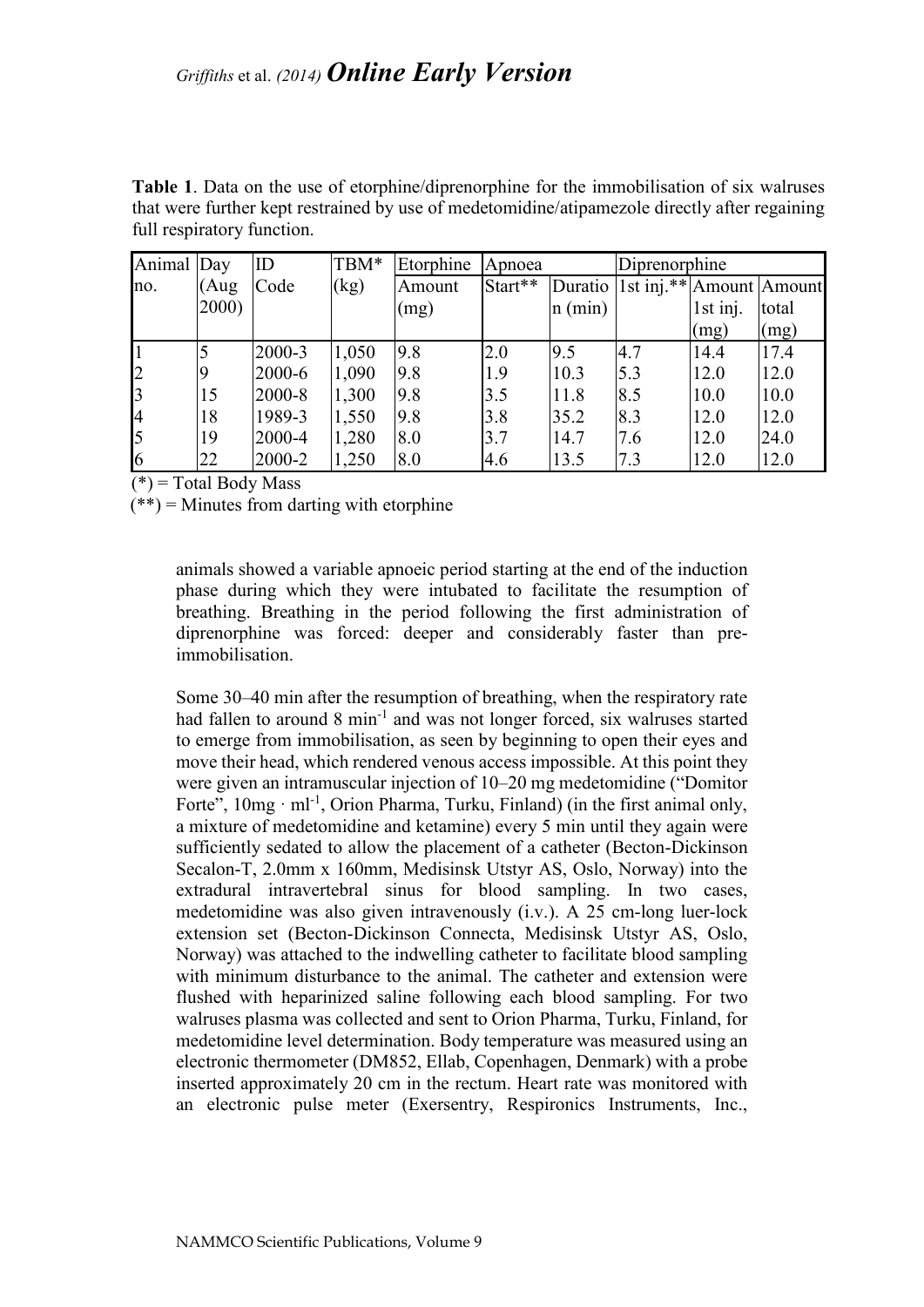Monroeville, Pennsylvania 15146, U.S.A.) equipped with four sensors connected to 6 cm long needles inserted, as far as possible from each other, through the skin. The animals' head was covered with a towel to shade the eyes from direct sun light and prevent visual stimuli during handling.

If an animal showed signs of arousal (head lift, body movement), it was given additional medetomidine i.m. or i.v. At the conclusion of the sampling period the walrus was given the  $\alpha_2$  antagonist atipamezole ("Antisedan", 5 mg · ml <sup>1</sup>, Orion Pharma, Turku, Finland) at a rate of approximately twice the mass of the total medetomidine administered. The dose was given either half intravenously (i.v.) and half i.m., or wholly i.m. If an animal went into apnoea after the administration of medetomidine, it was given i.v. atipamezole at a rate of twice the mass of medetomidine injected, followed by 400mg of the respiratory stimulant doxapram ("Dopram", Wyeth Lederle, USA) also i.v.

#### **RESULTS**

Six walruses received i.m. medetomidine following reversal of the etorphine with diprenorphine (Table 1). In the search for the most appropriate prolonged immobilisation method two of these six animals were at some stage given medetomidine i.v., but in both cases this led to immediate apnoea that could only be reversed by the antagonist atipamezole (discussed below). The first of the six animals received a combination of ketamine and medetomidine (see below, Animal 1). This animal also stopped breathing, and breathing resumed only after i.v. injection of atipamezole and doxapram. All subsequent animals received only medetomidine i.m.

**Walrus 1** (estimated TBM: 1,050 kg) received 9.8 mg etorphine that was reversed with 14.4 mg diprenorphine (Table 1). Drug-induced apnoea lasted a total of 9.5 min and the animal was breathing in a controlled and regular manner at 17 min post darting. (All records of time are time in relation to initial impact of the dart containing etorphine unless otherwise stated.) This animal was given 24 mg medetomidine and 260 mg ketamine i.m. at 1.28 h post-darting and at 1.33 h ceased breathing. At 1.42 h it was given 70 mg atipamezole with 400 mg doxapram i.v. and resumed breathing 2 min later. It remained totally immobile for the next 25 min, when it stopped breathing again. This time, however, it could be aroused enough for head-lifting and breathing by physical stimulation of the muzzle, after which it would again lower its head and become apnoeic. It was aroused in this way every two minutes to breathe until 2.68 h, when it was given a further 50 mg atipamezole i.m. At 2.72 h it resumed spontaneous breathing, but otherwise lay immobile. At 2.97 h a blood sampling was attempted, but this aroused the animal totally and stimulated it to enter the sea. It was recaptured five days later and from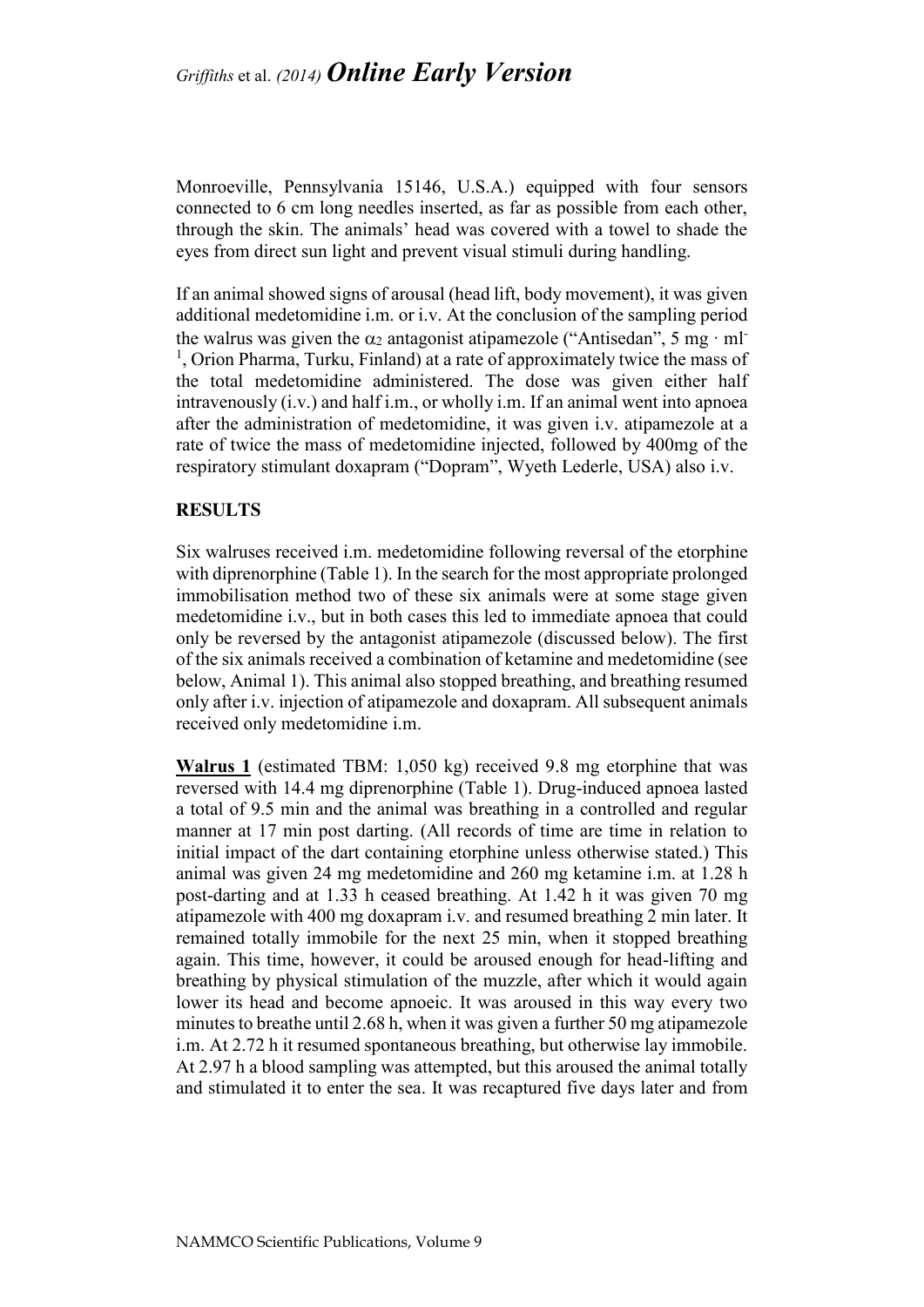observations made before the new immobilisation it behaved normally. Six days later it was observed once again by the haulout.

**Walrus 2** (measured TBM 1,090 kg) was immobilized with 9.8 mg etorphine that was reversed with 12.0 mg diprenorphine. Drug-induced apnoea lasted 10.3 min and the breath became regular at 14 min post darting (Table 1). This walrus received 10 mg medetomidine i.m. at 35 min with no observable effect on breathing, and a further 5 mg i.m. at 45 min, which resulted in the breathing becoming shallower, interspersed with occasional deep breaths. Immobilisation was sufficient to allow the walrus to be rolled onto a scale and weighed. By 2.37 h it had begun to move its flippers and body and was given 5 mg medetomidine i.v. It stopped breathing almost immediately, however, and at 2.43 h was given 40 mg atipamezole and 500 mg doxapram i.v. At 2.50 h it arose, with apparent full reversal of all immobilization, entered the sea and strongly swam away. This animal was recaptured both 3 and 13 days later and in both occasions it behaved normally.

**Walrus 3** (estimated TBM 1,300 kg) received 9.8 mg etorphine and 10.0 mg diprenorphine. Duration of drug-induced apnoea was 11.8 min and the animal was breathing regularly at 21 min post darting (Table 1). Walrus 3 was given 10 mg medetomidine at 39 min (with no effect) and a further 5 mg at 44 min, after which the breathing rate fell from 12 to around 4  $\text{min}^{-1}$ . The walrus remained immobile for the next 2.5 h, after which it began to rock its torso and move its head with breathing. At 3.53 h and again at 3.62 h it received 5 mg of medetomidine i.m. after which it again lay still with regular breathing. At 6.67 h it was given 30 mg atipamezole i.m., and four minutes later it sat up and went into the sea, apparently fully awake. Walrus 3 was recaptured three days later, and also three times the following year. On every occasion it behaved normally.

**Walrus 4** (estimated TBM 1,550 kg) received 9.8 mg etorphine and 12.0 mg diprenorphine. Drug-induced apnoea lasted 35.2 min and regular breathing was resumed 44 min post darting (Table 1). This individual received 12 mg medetomidine i.m. at 1.00 h and a further 3 mg i.m. at 1.08 hr. Thereafter it lay immobile with regular breathing until about 1.50 h, when it began to move its torso and rear flippers intermittently. It did not react, however, to insertion of a needle into the extradural space for blood sampling and was not given additional medetomidine. At 2.88 h it sat up abruptly and entered the sea, apparently totally recovered and without the use of atipamezole. This animal had been already immobilized by etorphine darting both in 1989 and 1990 and was also immobilized twice the following year (2001).

**Walrus 5** (estimated TBM 1,280 kg) received 8.0 mg etorphine and 24.0 mg diprenorphine. Drug-induced apnoea lasted 14.7 min and at 18.5 min post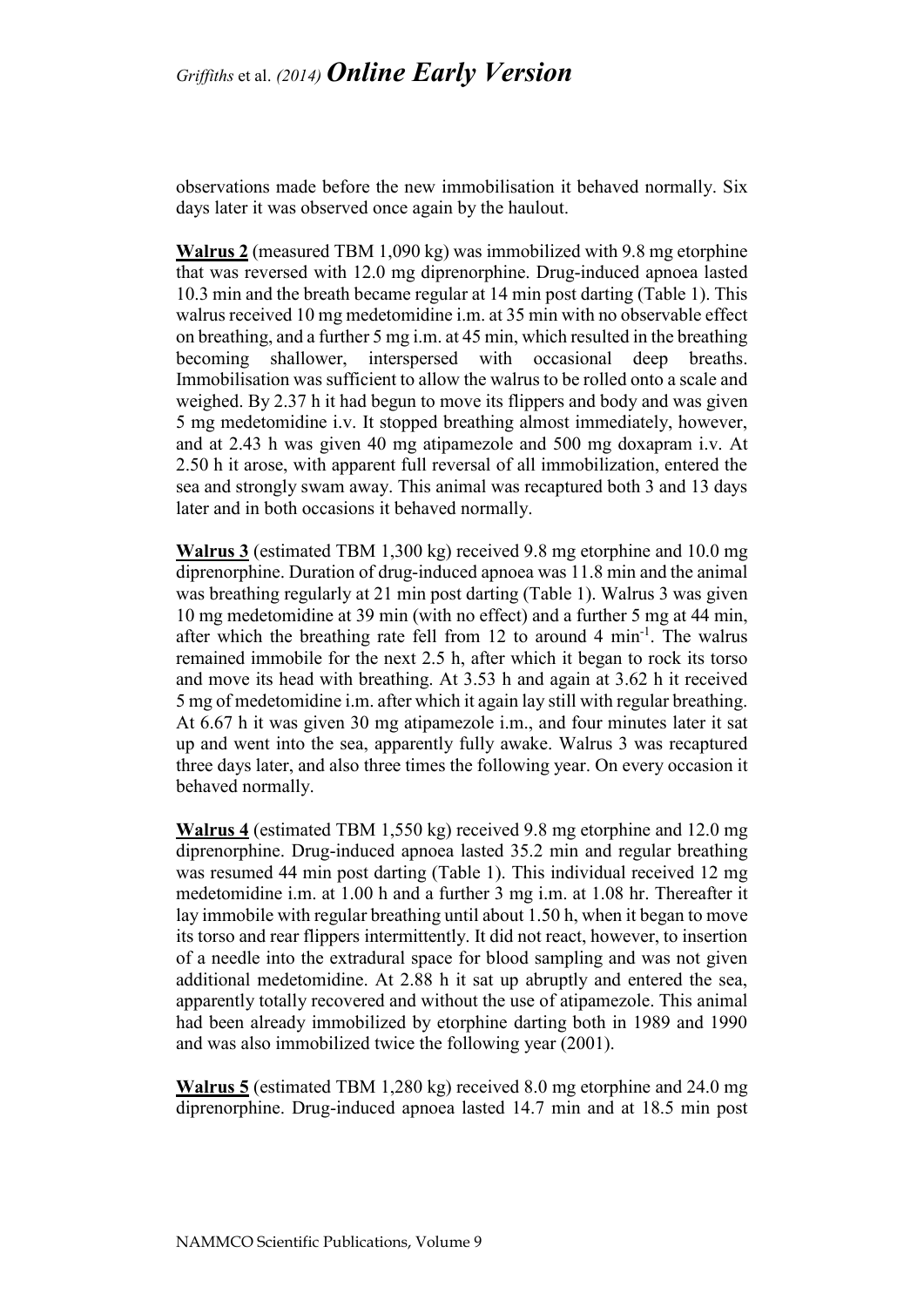darting the walrus had resumed regular breathing (Table 1). Walrus 5 received 20 mg medetomidine i.m. at 30 min. At 45 min it showed some body-rocking, and reacted to the insertion of a rectal thermometer and to tapping on a tusk, and was given a further 10 mg medetomidine i.m. at 1.06 h. At 1.83 h it was given 5 mg medetomidine i.v. and stopped breathing almost immediately. Several minutes later breathing had not recommenced and there was no response to the i.v. injection of 500 mg doxapram. At 1.90 h it was given 25 mg atipamezole i.v. Shortly after it again began to breathe at a rate of about 1 min-1 , but continued to lie immobile without response to tactile stimulation. After 15–20 min this respiratory pattern became Cheyne-Stokes-like, with 3– 5 deep breaths every couple of minutes. Approaching 5 h immobility, the breathing pattern reverted to a regular one, about 1 min<sup>-1</sup>. At 5.48 h the walrus was given 50 mg atipamezole, half i.m. and half i.v., and at 5.53 h it sat up and entered the sea of its own accord, apparently normal. Even though this animal was not seen at haulout later this season, its movements have been followed by satellite tacking for more than 100 days after this immobilization without any sign of abnormal behaviour.

**Walrus 6** (estimated TBM 1,250 kg) received 8.0 mg etorphine and 12.0 mg diprenorphine. Drug induced apnoea lasted 13.5 min and the animal was breathing regularly at 21 min post darting. This animal was given 20 mg medetomidine i.m. at 40 min, 45 min and 55 min, a total of 60 mg. After the third dose its breathing rate fell from 6 min<sup>-1</sup> to  $1-2$  min<sup>-1</sup>. As with walrus 5, its breathing changed to a Cheyne-Stokes-like pattern, with several good breaths every 1.5–2.5 min (Fig. 1). The heart rate altered cyclically with the breathing, from typically around  $30-45$  min<sup>-1</sup> between breaths to  $65-70$  min- $<sup>1</sup>$  just prior to and during breathing. At 3.42 h the animal showed signs of</sup> arousal, with some body-rocking and flipper movement, and shorter intervals between breaths. At 4.23 h and 4.32 h it lifted its head and moved a little forwards, but otherwise continued to lie quietly. At 4.78 h it was given 100 mg atipamezole i.m., and at 4.88 h it sat up and entered the sea without apparent sedation. Walrus 6 was a frequent occupant of the haulout the following year when it was immobilized further 3 times and on every occasion it behaved normally.

The duration of immobilisations ranged from 2.36 h to 6.75 h. In all cases except one in which the animal suddenly arose and entered the sea without receiving the antagonist, arousal was induced by injection of atipamezole.

Plasma medetomidine concentration was measured by the producers of the drug (Orion Pharma, Turku, Finland) in animals 5 and 6. In both animals, concentration was initially low, and then increased to variable levels during the following hours (Table 2). There was no apparent consistent trend in plasma medetomidine concentration with time, but it is worth noting that the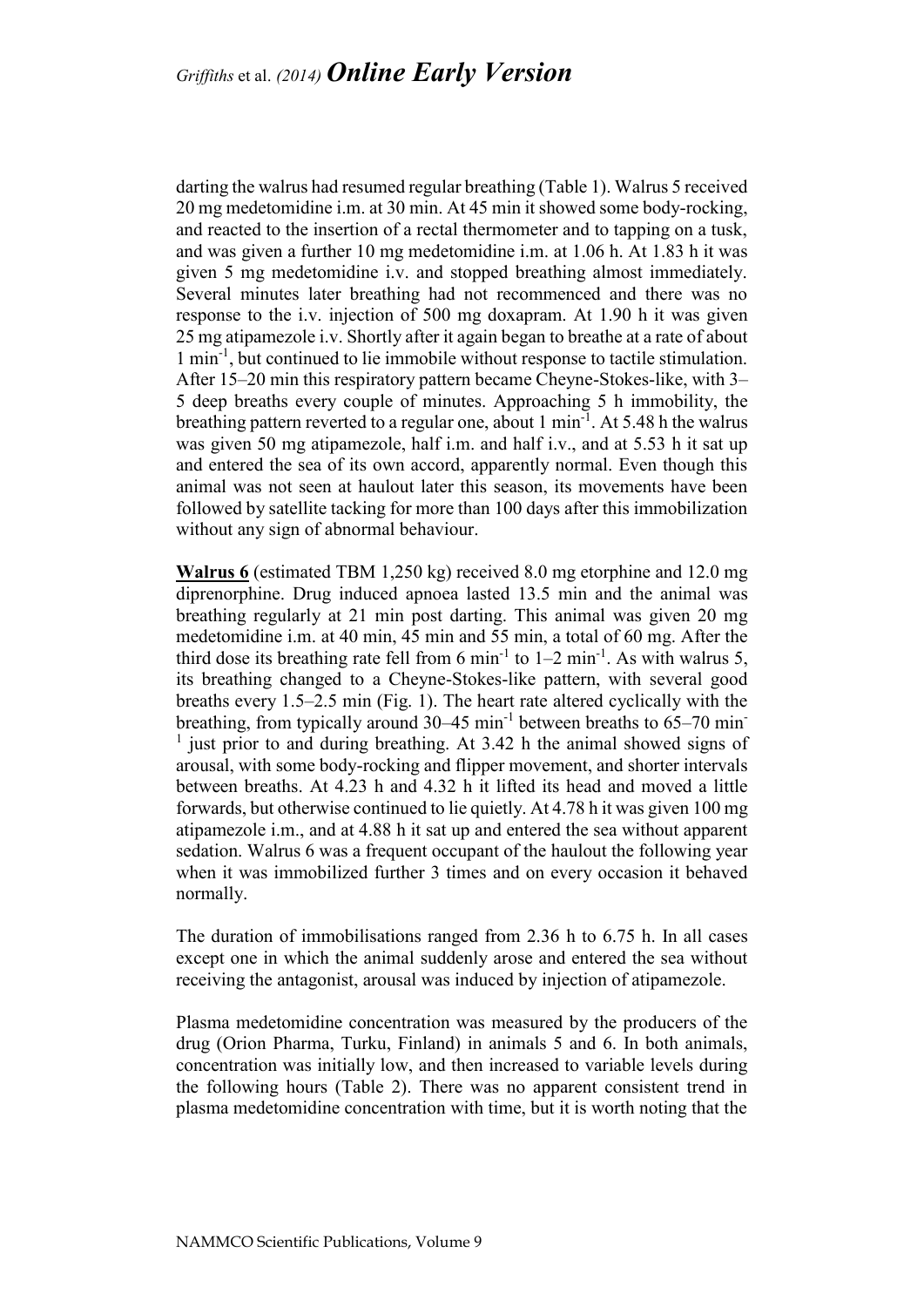

Fig. 1. Breathing rate of an adult male walrus (no. 6) during immobilisation with medetomidine following an initial immobilisation with etorphine/diprenorphine. Time (min) is given relative to darting with etorphine (i.e. the first dose of medetomidine was injected 40 min after darting). The breathing rate was greatly reduced after the third medetomidine injection, and after a further 0.5h was transformed into a more intermittent pattern with several breaths at intervals of several minutes.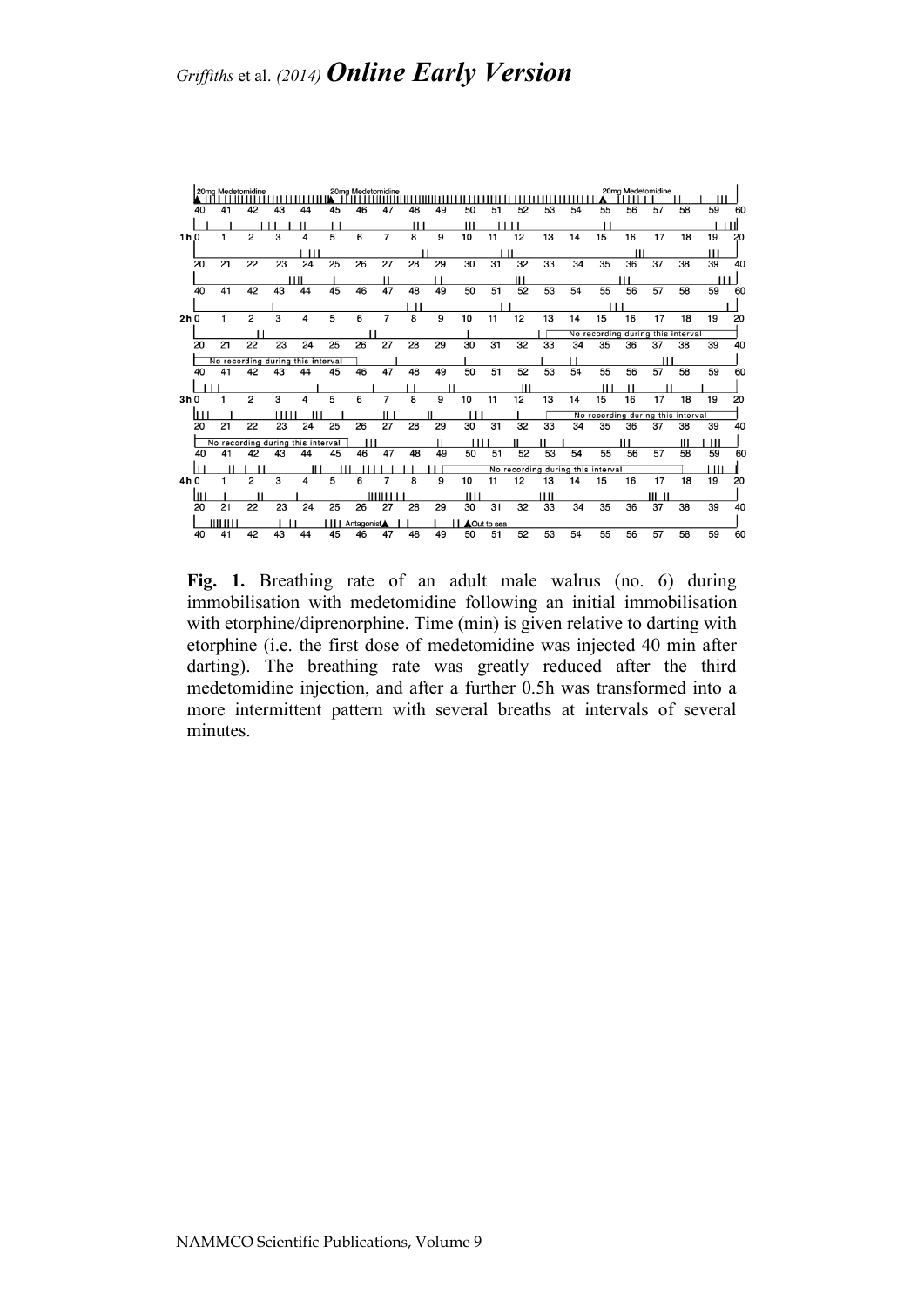concentration did not decline with time and was still high at the time of reversal of the drug.

| Time after<br><b>Etorphine</b><br>darting (h) | <b>Plasma Medetomidine concentration</b><br>$(ng \text{ ml}^{-1})$ |          |  |  |  |
|-----------------------------------------------|--------------------------------------------------------------------|----------|--|--|--|
|                                               | Walrus 5                                                           | Walrus 6 |  |  |  |
| $0.5$ (before                                 | Undetectable                                                       |          |  |  |  |
| 1.5                                           | No sampling                                                        | 2.81     |  |  |  |
| 2.0                                           | No sampling                                                        | 19.7     |  |  |  |
| 2.5                                           | 9.24                                                               | 18.6     |  |  |  |
| 3.0                                           | 9.82                                                               | 13.7     |  |  |  |
| 3.5                                           | 5.11                                                               | 9.42     |  |  |  |
| 4.0                                           | 12.1                                                               | 9.66     |  |  |  |
| 4.5                                           | 11.5                                                               | 15.0     |  |  |  |
| 5.0                                           | 6.33                                                               |          |  |  |  |
| 5.5                                           | 5.54                                                               |          |  |  |  |

**Table 2.** Medetomidine concentrations in blood plasma of two adult male walrus in relation to time during immobilisation involving the initial use of etorphine/diprenorphine.

Rectal temperature was measured in animals 3, 4, 5 and 6 (Fig. 2). Rectal temperature shortly after initial immobilisation with etorphine ranged 35.8 to 37.0 °C, and remained below 38.0 °C for some 2–3 hr. Thereafter there was a tendency for the rectal temperature to increase slowly to around 38 °C, although it never approached 42 °C at which protein denaturation and thus permanent cellular damage occurs in mammals (Imrie and Hall 1990).

#### **DISCUSSION**

The choice of employing medetomidine for restraint after immobilisation by etorphine was taken after considerations on employing medetomidine as the immobilizing agent instead of etorphine. However, initial trials in 1999 with medetomidine and Telazol® in two animals proved fatal in both cases (Griffiths unpublished) and indicated that this combination is not suitable for immobilisation without extensive testing. Considering the small walrus populations on both Greenland and Spitsbergen, it was decided not to risk more casualties and to revert to the familiar immobilisation drug, etorphine, as the first drug.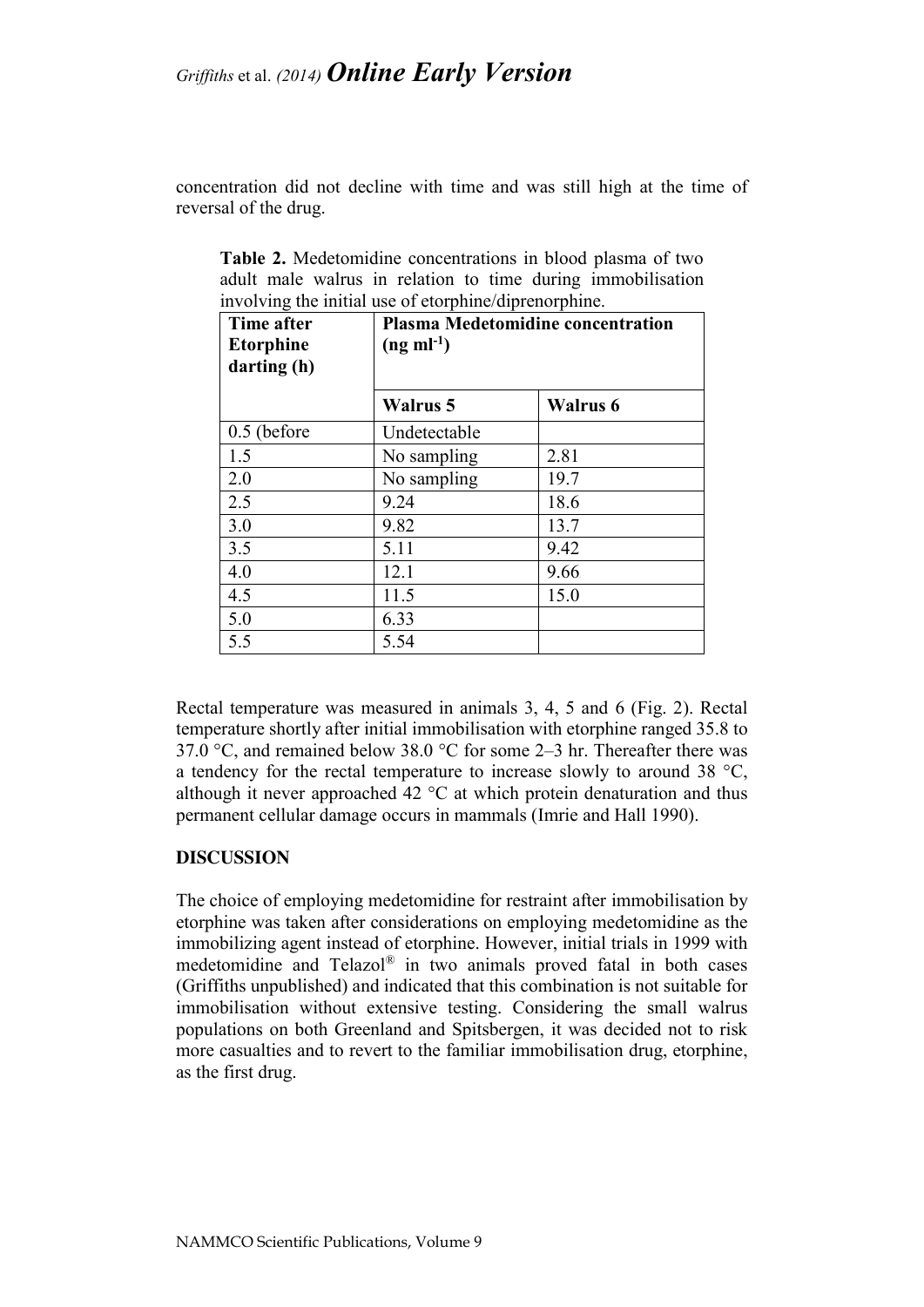

**Fig. 2.** Rectal temperature in relation to time (min after darting with etorphine) in four adult male walruses that were immobilized with medetomidine.

Medetomidine appeared to be suitable as an agent for immobilisation maintenance, following etorphine, when prolonged immobilisation of walruses is necessary. When the animal appears to have recovered from the initial etorphine drugging and is breathing regularly and unlaboured at a rate of 6–8 min<sup>-1</sup> (which for the animals in this study was at about  $35-40$  min from darting) it may be given medetomidine, using respiratory rate and pattern as an indicator of depth of anaesthesia. Medetomidine is to be given i.m. at 5– 20 mg increments every five minutes until the respiratory rate falls to approximately 1 min<sup>-1</sup>. The amount of medetomidine required to achieve this effect ranged in this trial between 15 and 60 mg. In the two animals immobilized the longest (5 and 6), the breathing pattern subsequently changed to an intermittent type, with bursts of several breaths interspersed with periods of apnoea up to 4 min in duration.

The variation in recovery time after etorphine immobilisation (Table 1) may indicate residual central nervous system depression, which in turn may influence the amount of medetomidine needed to re-immobilize the animals. The large variation in the dose of medetomidine needed to immobilize the walruses (15–60 mg or 9.7–22.9  $\mu$ g · kg<sup>-1</sup>) is therefore probably related to the effects of the initial etorphine drugging. However, there is potential imprecision in the estimated TBM and the precise fat content of the animals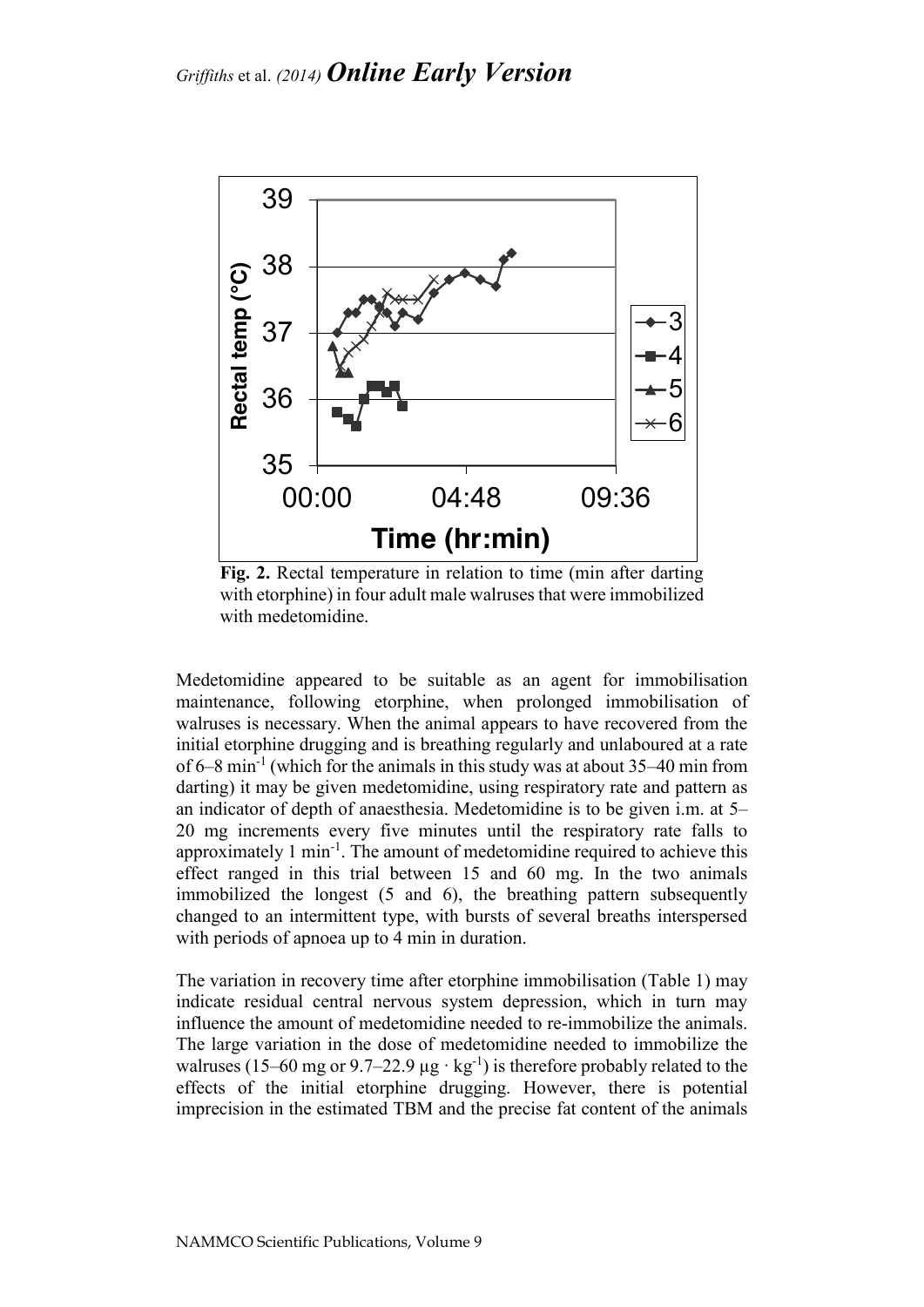is unknown, making calculation of dosage of any agent by metabolic weight difficult.

There was considerable variation in the duration of medetomidine immobilisation before additional medetomidine was needed (2.0–3.5 hrs). Repeated dosage should be administered i.m. and in small increments, with respiratory rate again being the key indicator of level of sedation. Signs of arousal from sedation included rocking of the torso in association with breathing, movement of the rear flippers, head movement and increased respiratory rate to at least one breath per minute. These signs are similar to those observed after reversal of etorphine with diprenorphine in which some walruses quickly become mobile and enter the sea of their own accord, reacting aggressively to human proximity. Others will recommence breathing and show head-lift, but appear unwilling to ambulate, do not respond to physical contact other than with head-lift, and may remain in the same position for over a day.

In all cases intravenous administration of medetomidine, even a dose as small as 5 mg, led to immediate cessation of breathing as previously reported (Lydersen *et al.* 1992). Only the use of the antagonist atipamezole could start breathing again. We conclude after several attempts to administer medetomidine i.v. that this route is absolutely contraindicated in the walrus, at least following the use of etorphine.

In all cases, rectal temperature remained nearly unaltered for a couple of hours of immobilisation (Fig. 2). No attempts were made to cool the animals or otherwise regulate body temperature during immobilization. There was a trend for temperature to increase with prolonged immobilisation to around 38 °C by the time the immobilisation was reversed. Whether rectal temperature would have continued to increase or have levelled off is unknown. The fact that the rectal temperature increased in the three animals monitored for more than two hours indicates that medetomidine may impair thermoregulation in walrus.

All these animals apparently did survive and were observed directly or followed through satellite tracking several weeks and even a year after immobilisation. This procedure did not seem to have a significant impact on their survival. Despite the survival of the immobilized animals in this case study, prolonged anaesthesia had profound effects on the ventilation of these animals and therefore does represent a risk. None of the data presented here enable us to evaluate the effect of prolonged immobilisation on the  $O<sub>2</sub>$  and  $CO<sub>2</sub>$  levels in these animals. Blood gas analysis or indirect method (ex: capnometry) could provide useful information but was not possible in this situation. Supplemental oxygen was not used to improve the oxygenation,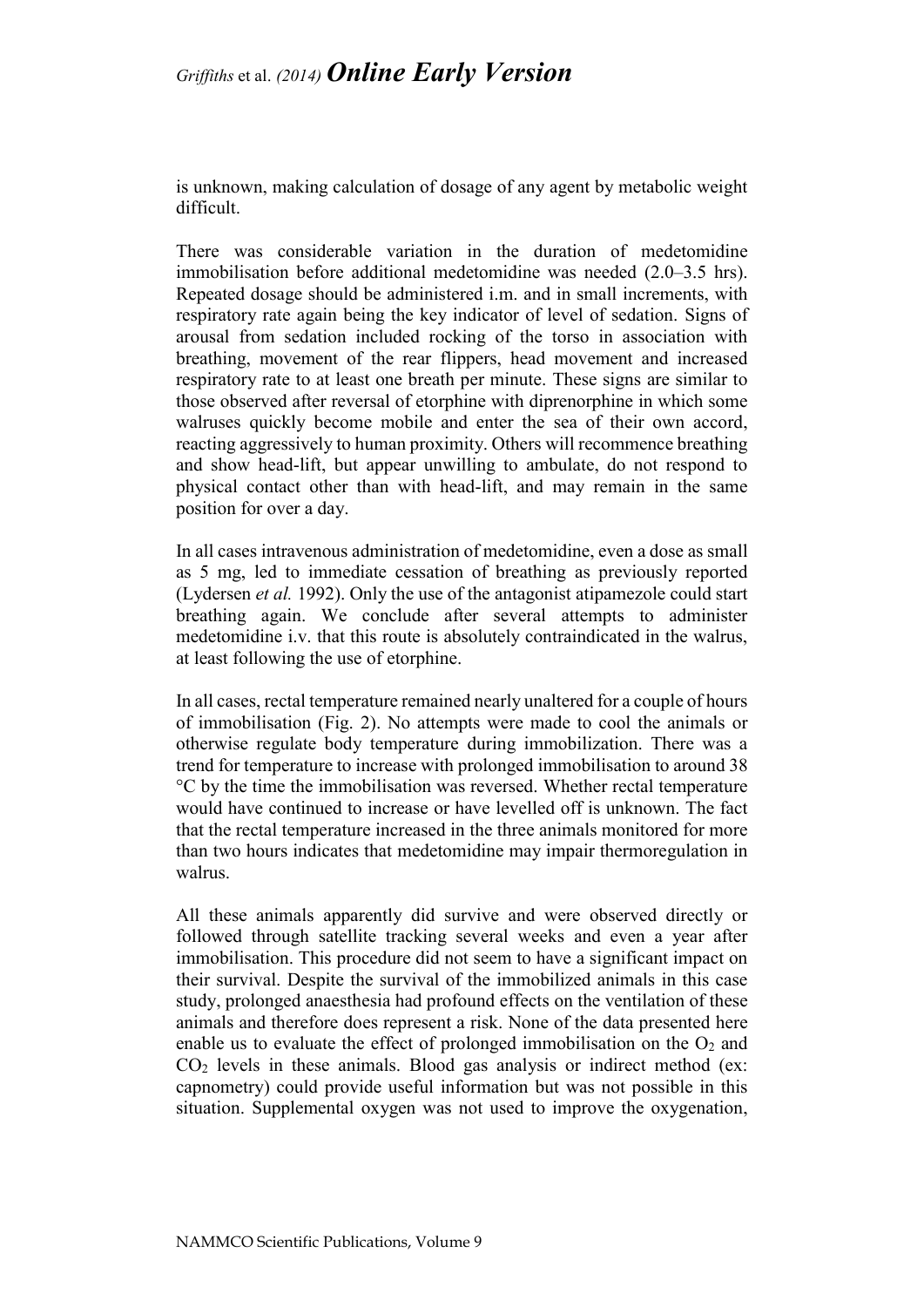also due to logistical restrictions, but its importance in the treatment of animals with marked depressed ventilation is acknowledged and we recommend its use.

In summary, medetomidine appears to be a suitable drug for immobilisation of walruses for time-consuming procedures following initial capture with etorphine and reversal with diprenorphine. With animals weighing 1,000– 1,500 kg, the drug should be given intramuscularly in 5–20 mg increments (total mass  $10-60$  mg) until the breathing rate falls to approximately 1 min<sup>-1</sup>. At this level, breathing is maintained and animals do not respond to touch or injection. A rectal thermometer should be used, since after several hours of immobilisation rectal temperature begins to increase and it is conceivable that this is the factor that will ultimately limit the duration of immobilisation possible. Finally the evaluation of the severity of hypoxia and hypercapnia is recommended as is the use of supplemental oxygen to reduce the severity of both.

#### **REFERENCES**

- Acquarone M and Born EW (2007) Estimation of water pool size, turnover rate and body composition of free-ranging Atlantic walruses (*Odobenus rosmarus rosmarus*) studied by isotope dilution. *J. Mar. Biol. Assoc. UK* 87(1):77-84. doi:<http://dx.doi.org/10.1017/S0025315407054550>
- Acquarone M, Born EW, and Speakman JR (2006) Field Metabolic Rates of Walrus (*Odobenus rosmarus*) Measured by the Doubly Labeled Water Method. *Aquat. Mamm.* 32(3):363-369. doi: [http://dx.doi.org/10.1578](http://dx.doi.org/10.1578/AM.32.3.2006.363) [/AM.32.3.2006.363](http://dx.doi.org/10.1578/AM.32.3.2006.363)
- Acquarone M, Born EW, Griffiths D, Knutsen LØ, Wiig Ø and Gjertz I (2014) Evaluation of etorphine HCl reversed by diprenorphine HCl for the immobilisation of free-ranging Atlantic walrus (*Odobenus rosmarus rosmarus* L.). *NAMMCO Sci. Publ.* 9. doi: <http://dx.doi.org/10.7557/3.2944>
- Born EW and Knutsen LØ (1992) Immobilisation of Atlantic walrus (*Odobenus rosmarus rosmarus*) by use of etorphine hydrochloride reversed by diprenorphine hydrochloride. Copenhagen, Denmark, Greenland Home Rule - Department for Wildlife Management. Technical Report 14, 1-15.
- Born EW, Rysgaard S, Ehlmé G, Sejr MK, Acquarone M and Levermann N (2003) Underwater observations of foraging free-living Atlantic walruses (*Odobenus rosmarus rosmarus*) and estimates of their food consumption. *Polar Biol.* 26(5): 348-357. doi: http://dx.doi.org/10. 1007/s00300-003-0486-z